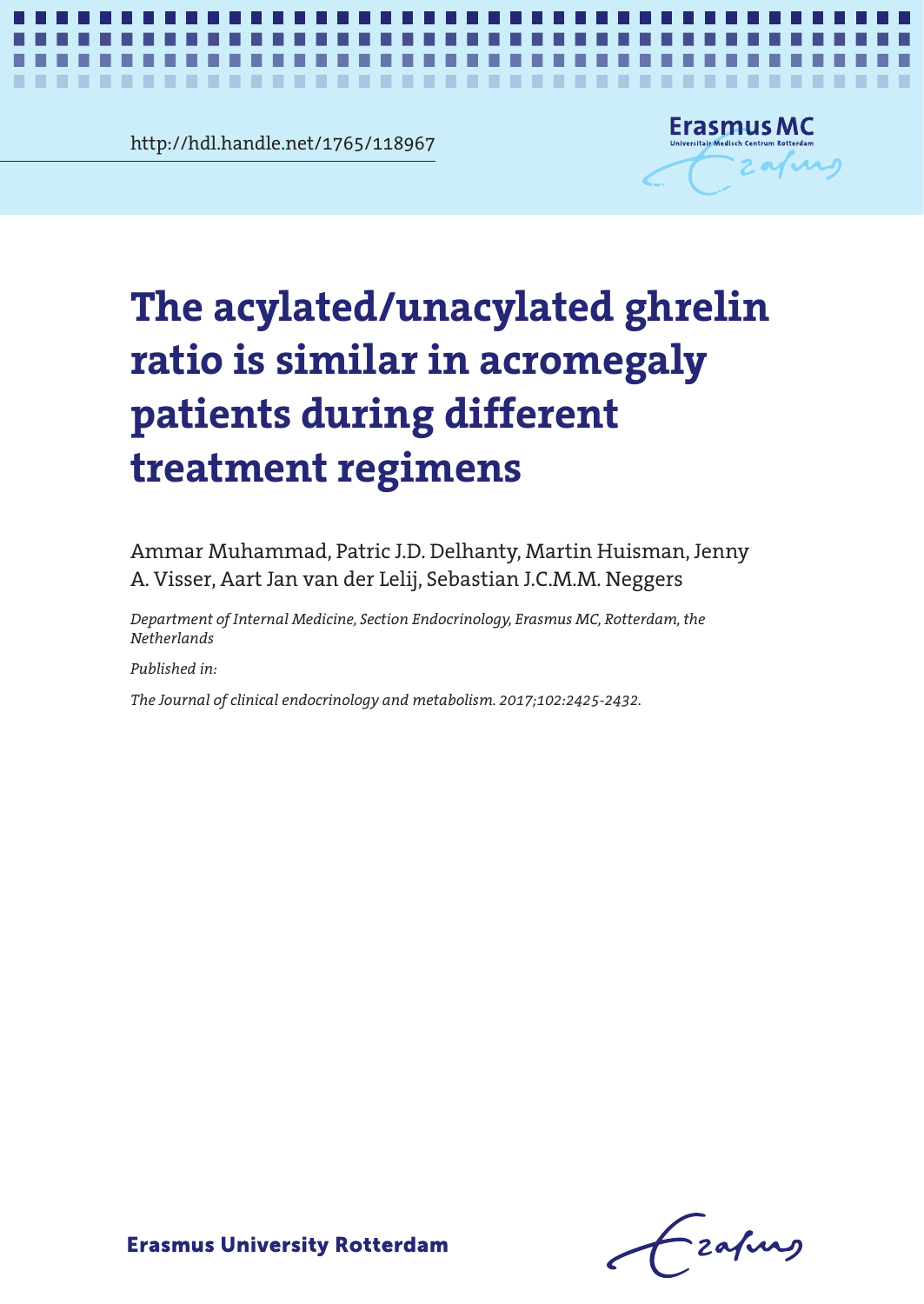# **Abstract**

**Background:** Data on plasma acylated ghrelin (AG) and unacylated ghrelin (UAG) levels in acromegaly are limited. High ratios of AG/UAG are linked with type 2 diabetes, obesity and hyperphagia (e.g. in Prader-Willi syndrome).

**Objective:** To assess fasting plasma AG and UAG levels, and the AG/UAG ratio in acromegaly patients on combination treatment of long-acting somatostatin analogues and pegvisomant. As a control, we used patients controlled with pegvisomant monotherapy, and medically naïve patients with active acromegaly.

**Methods:** Fasting venous blood samples (combination therapy N = 60; monotherapy N  $= 4$ ; naïve N = 5) were collected and directly stabilized with AEBSF to inhibit deacylation of AG. Plasma AG and UAG levels were determined by double-antibody sandwich EIA and the AG/UAG ratio was calculated.

**Results:** Plasma AG and UAG levels were significantly lower in acromegaly patients on combination treatment (AG: 8.5 pg/ml, 2.9-21.1 (median, interquartile range)) (UAG: 26.9 pg/ml, 11.2-42.1) compared to patients using pegvisomant alone (AG: 60.5 pg/ml, 58.8-77.4) (UAG: 153.7 pg/ml, 127.3-196.0) and medically naïve acromegaly patients (AG: 24.0 pg/ml, 12.6-49.7) (UAG: 56.3 pg/ml, 43.4-61.5). However, AG/UAG ratios were similar in all groups.

**Conclusions:** Although plasma AG and UAG are suppressed during combination treatment of LA-SSA and PEGV, the AG/UAG ratio remained similar. This shows that somatostatin analogues decrease both AG and UAG, which suggest that they do not alter metabolism significantly in acromegaly patients.

Frafing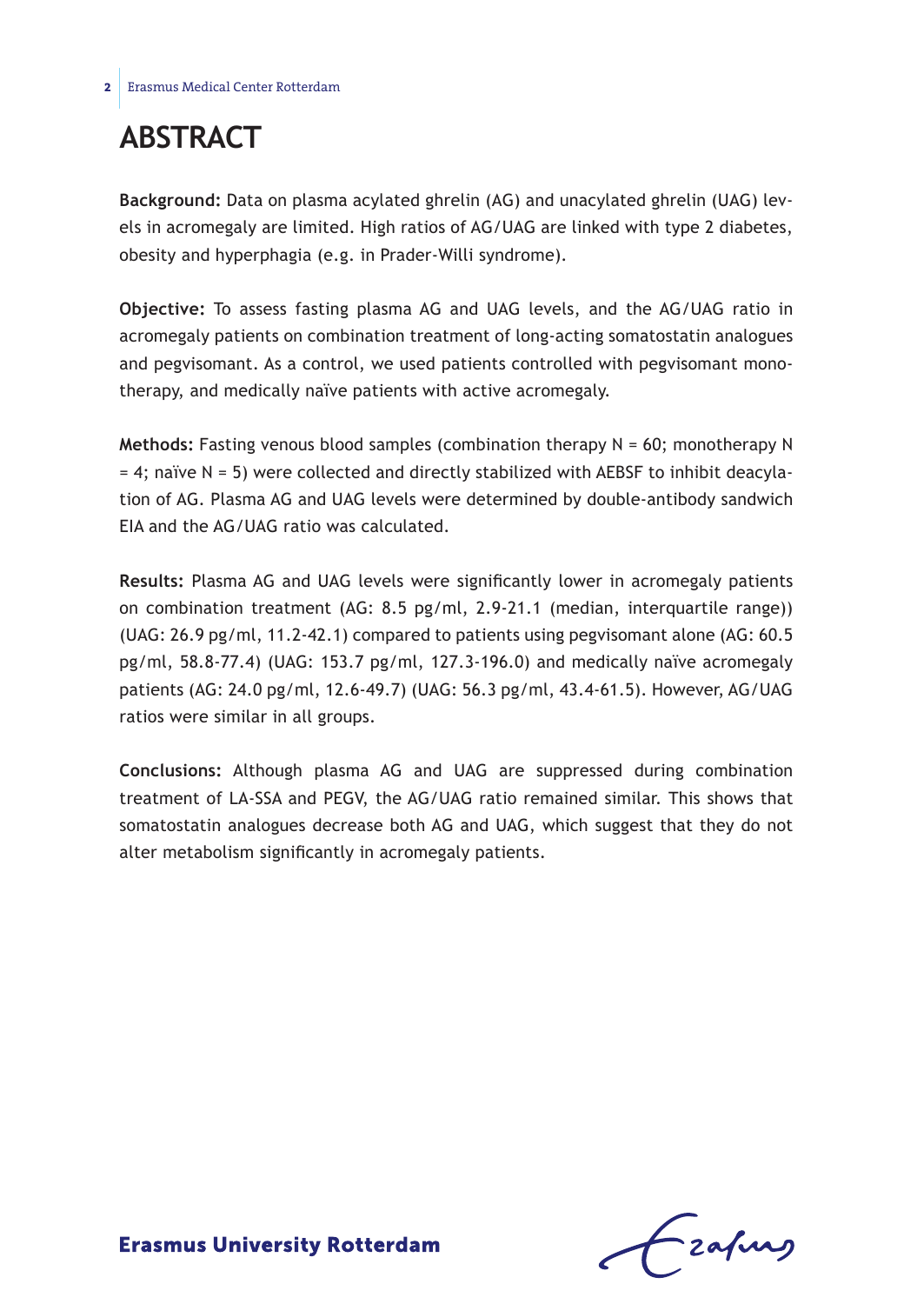# **Introduction**

Ghrelin is a small peptide hormone secreted mainly by neuroendocrine X/A cells in the stomach (1, 2). In the circulation it consists of two isoforms: acylated ghrelin (AG) and unacylated ghrelin (UAG). Both isoforms are detectable in equal amounts in the circulation (3). AG differs from UAG in being acylated by attachment of a mediumchain fatty acid at its serine-3 residue. AG is acylated by the intracellular enzyme ghrelin O-acyl transferase (GOAT) and is responsible for the distinct metabolic and non-metabolic effects of ghrelin in vivo (4-11). AG acts on the hypothalamus through the growth hormone secretagogue receptor (GHSR1a) and is known to be diabetogenic, orexigenic and obesogenic. UAG does not bind to the GHSR1a receptor at physiological concentrations and, therefore, was considered to be inactive. However, recent studies have shown that UAG is able to counteract the metabolic effects of AG (9, 12).

Because AG and UAG have distinct biological effects and can affect each other, the AG/UAG ratio may be a more important parameter than individual levels of AG and UAG (13-19). For example, elevated AG/UAG ratios have been associated with diabetes, obesity and hyperphagia (13, 20-25). Hyperphagia is a hallmark of Prader-Willi syndrome, a rare cause of genetic early onset obesity, which is characterized by elevated total ghrelin levels, but changing AG/UAG ratios throughout life (20, 22, 26). Recently, in patients with Azlheimer's disease it was shown that rivastigmine, an acetylcholinesterase and butyrylcholinesterase inhibitor, improved appetite by increasing the AG/UAG ratio (27)

Regarding the relation of ghrelin with growth hormone (GH), it is known that ghrelin stimulates GH secretion, while ghrelin itself is reduced after GH infusion. However, the exact physiological role of ghrelin in the regulation of GH release is not entirely established.

In acromegaly, a prototype disease characterized by excessive GH levels, the emerging picture from previous studies is that in medically naïve patients during active disease total ghrelin levels are lowered compared with controls (28-30). Ghrelin levels are elevated after surgery, while they are reduced during treatment with longacting somatostatin analogues (LA-SSAs) (29-32). Acromegaly patients treated with the competitive GH receptor blocker pegvisomant (PEGV) have higher total ghrelin levels than patients with active disease (33).

However, to our knowledge, the effect of combination treatment with LA-SSAs and PEGV on plasma AG and UAG levels in acromegaly remains unknown. Similarly, AG and UAG levels have not been assessed together in patients with acromegaly.

Czafurg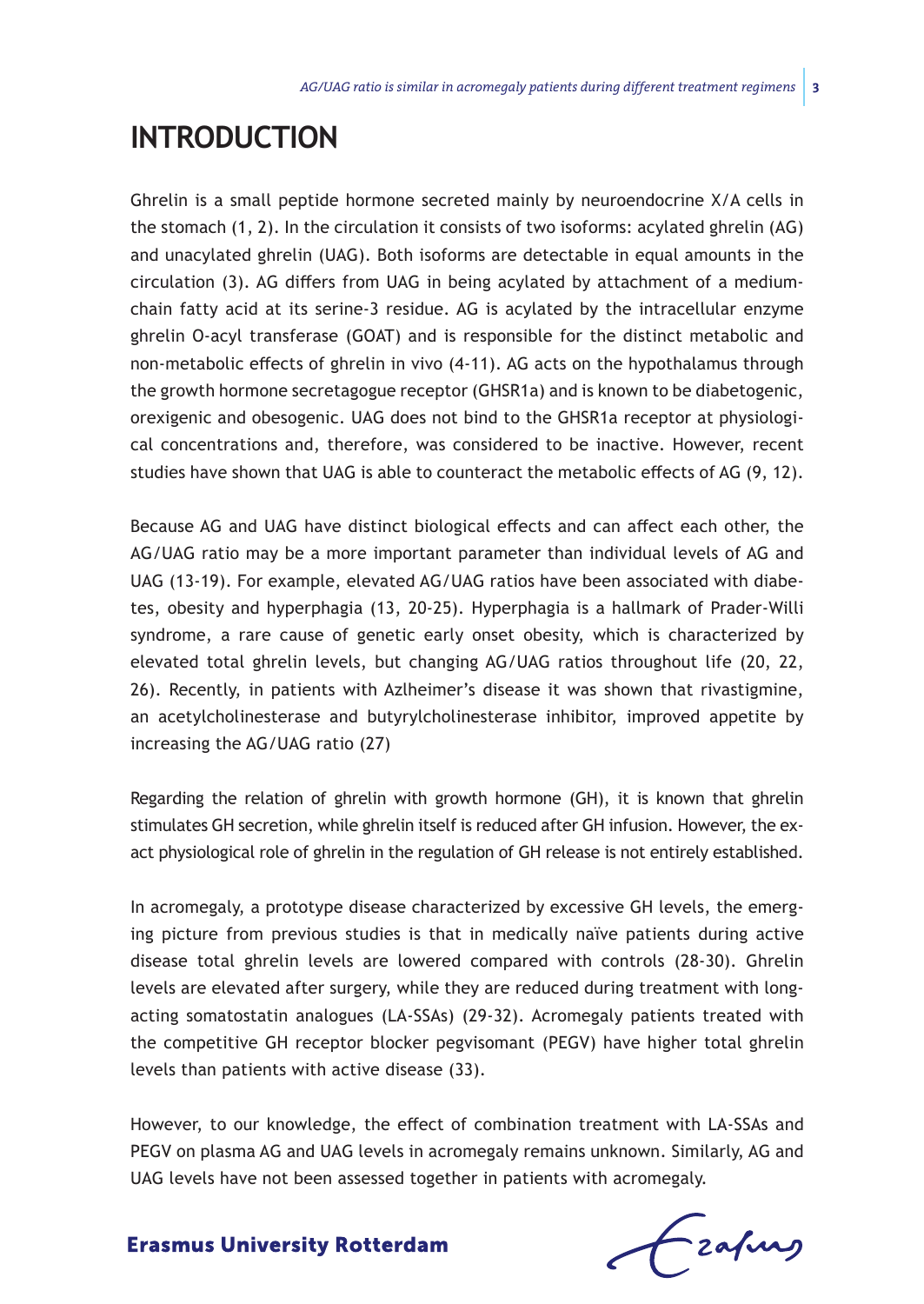Therefore, the aim of this study was to assess fasting plasma AG and UAG levels and to determine the AG/UAG ratio between acromegaly patients under combination treatment with somatostatin analogs and pegvisomant  $(N = 60)$ , and compare them to pegvisomant monotherapy  $(N = 4)$  and medically naïve acromegaly patients  $(N = 5)$ .

# **Patients and methods**

### **Study design**

We prospectively recruited 69 acromegaly patients at our outpatient clinic at Erasmus University MC, Rotterdam between August 2015 and June 2016. The majority these patients were long-term biochemically controlled with combination treatment of LA-SSAs and PEGV ( $N = 60$ ), 4 patients were on pegvisomant monotherapy and 5 patients were medically naïve with active acromegaly. We excluded patients with eating disorders, active malignancies, active inflammatory or infectious diseases, epilepsy and psychiatric disorders. Acromegaly patients were considered diabetic either if they were taking antidiabetic medication, or had a prior history of diabetes mellitus, or had glycated hemoglobin levels  $\geq 6.5\%$ .

In addition to measurement of plasma AG and UAG we assessed in the fasting state: glucose, insulin, HbA1c, IGF1 and GH. Also body weight and height. Serum glucose, insulin and HbA1c were determined with standard laboratory methods. The updated homeostasis model assessment (HOMA-2) was used to assess insulin resistance (HOMA-IR) and beta cell function (HOMA-IB) from pairs of fasting glucose and insulin levels.

All patients gave their written informed consent, and the study was approved by the Medical Ethics Committee of Erasmus MC, Rotterdam.

## **Materials**

Vacutainers were obtained from Becton Dickinson (Breda, Netherlands; cat# 367899; 6 ml K2 EDTA), 4-(2-Aminoethyl) benzenesulphonyl fluoride hydrochloride (Pefabloc, SC AEBSF) was purchased from Roche Applied Science (cat# 11429876001; Almere, Netherlands). Stock solutions of 200 mg/ml AEBSF were prepared in distilled water (34, 35).

Human AG and UAG were determined by a double-antibody sandwich enzyme immunoassay (EIA) kits obtained from Bertin Pharma (Montigny-le-Bretonneux, France; A05106 and A05119, respectively) (34).

Frafing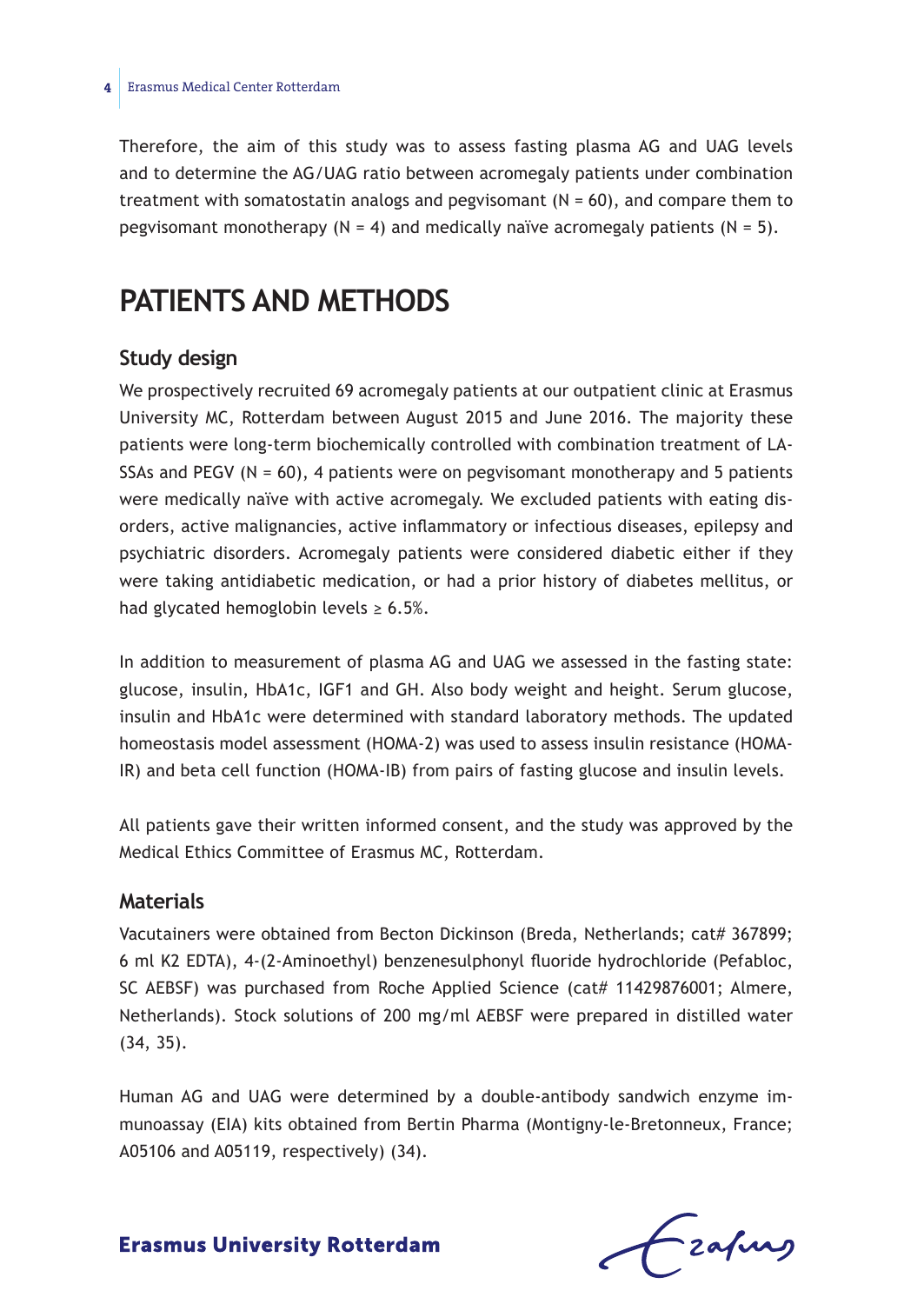Total IGF1 concentrations were measured by chemiluminescent immunometric assay (IDS-iSYS; Immunodiagnostic Systems Limited; Boldon, United Kingdom), and were interpreted according to the sex-dependent and age-dependent ranges. GH levels were measured using the IDS-iSYS assay, this assay is free of interference from PEGV (36).

## **Blood collection, AEBSF treatment and storage**

Overnight fasting venous blood samples for the measurement of plasma AG and plasma UAG were withdrawn and collected in EDTA tubes. One 4 ml EDTA tube per patient was collected. AEBSF was immediately added to all blood samples (dilution 1:100; final 2mg/ml) to prevent deacylation of AG to UAG (34, 37). Whole blood was mixed gently by inversion (3x) and stored on water ice (4°C) until centrifugation at 2500 g at 4°C for 5 minutes. Plasma of these venous blood samples was then rapidly aliquoted in four 1.5 ml Eppendorf tubes (300 μl each). All plasma samples were stored at –80°C until the assay was performed. AEBSF was stored for a maximum of one month after dilution.

## **Acylated and unacylated ghrelin ELISAs**

After thawing on ice, plasma samples were centrifuged for 1 min at 1500 g  $4^{\circ}$ C, and kept on ice before transferring to the assay plates. All samples were measured in duplicate (50 µl/well) according to the manufacturer's protocol (34).

A sigmoidal third order cubic polynomial fitting was used to determine concentrations from the calibration curves. This resulted in  $r<sup>2</sup>$  values >0.99 in the majority of the assays. For the Bertin Pharma EIAs, the average intra-assay percent coefficient of variation (%CVs) for AG was 2.1 and for UAG 4.6. The average inter-assay %CVs for AG was 9.5 and for UAG 12.8. Their %CVs were assessed over six assays. The lower limit of detection was 4 pg/ml.

## **Statistical analysis**

Analyses were performed using SPSS software (version 24 for Windows; SPSS Inc., Chicago, Illinois) and GraphPad Prism® Version 6.04 (GraphPad Software, San Diego, USA). The Kolmogorov-Smirnov test was used to test normality of variables (data were considered to be normally distributed when  $p > 0.05$ ). Comparisons across all groups were analysed with Kruskall-Wallis test. Comparisons between patient groups were analysed by Wilcoxon signed-ranks tests and Mann-Whitney U tests. Correlation analyses were done using Spearman's rank correlation test. Data were expressed as median [interquartile range (IQR)] as they were not normally distributed. P-values of < 0.05 were considered statistically significant.

frafing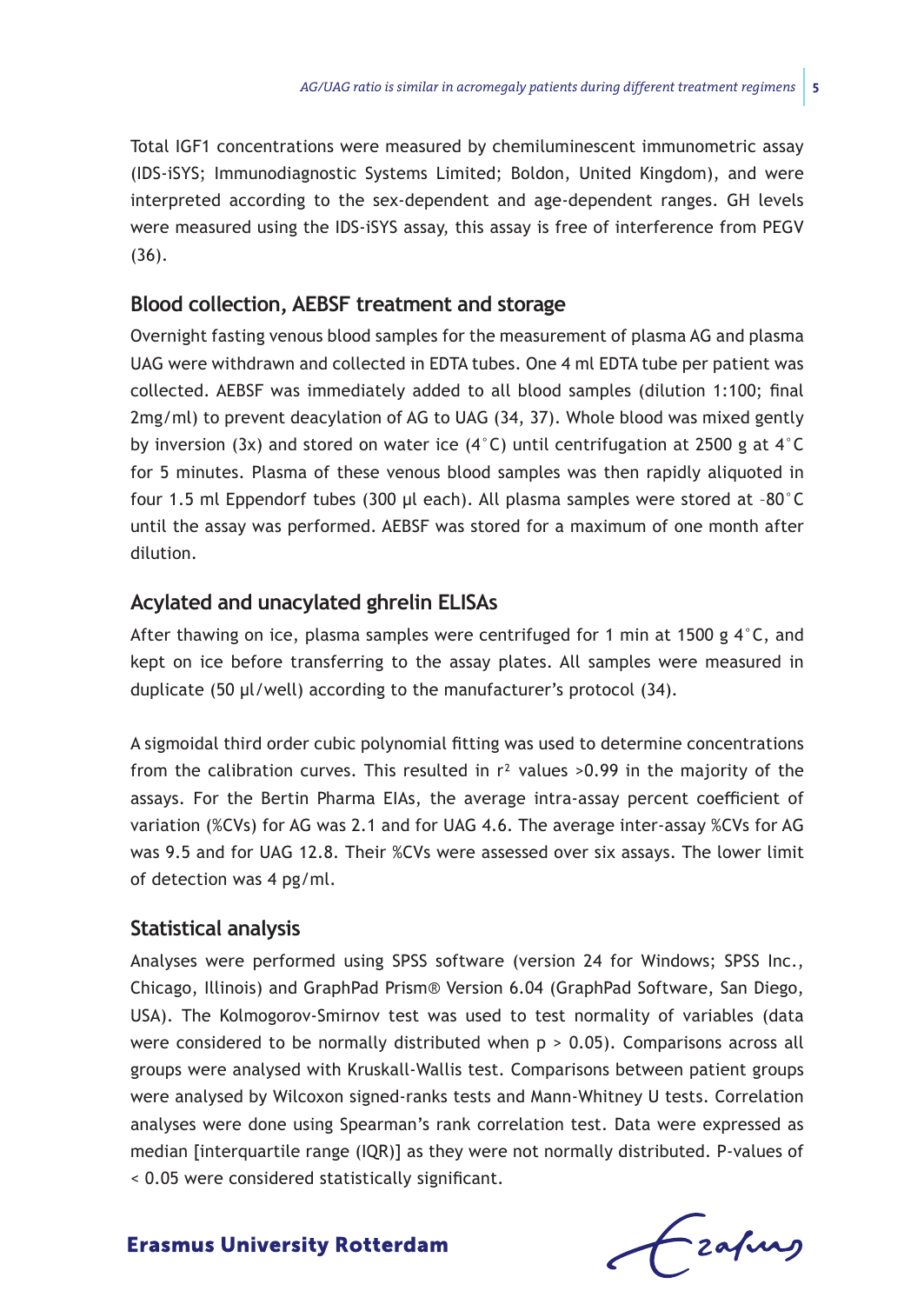# **Results**

## **Clinical characteristics**

Table 1 shows the patients demographics, characteristics and disease history. Plasma AG and UAG were measured in a total of 69 acromegaly patients. One third of patients (20/60) on combination treatment had previously received surgery, while 7 of 60 patients had received surgery and radiotherapy in the past. In patients on PEGV monotherapy 2 of 4 patients had received both surgery and radiotherapy. In medically naïve patients with active disease 2 of 5 patients had previously received surgery. Clinical characteristics were comparable among the groups with respect to age, sex, BMI and previous therapy. Patients on combination treatment with LA-SSAs and PEGV and patients on PEGV monotherapy had IGF1 levels within the age- and sex adjusted normal limits.

Figure 1 shows the median fasting levels of AG, UAG and the AG/UAG ratio. Levels of AG and UAG were significantly different between the different groups (AG *P* = 0.004 and UAG *P* = 0.005 Kruskal-Wallis test).

| <b>Parameters</b>            | LA-SSA + PEGV        | <b>PEGV</b>         | <b>Medically naïve</b><br>acromegaly |
|------------------------------|----------------------|---------------------|--------------------------------------|
| No. of patients              | 60                   | $\overline{4}$      | 5                                    |
| Sex - male $(\%)$            | 32(53)               | 2(50)               | 2(40)                                |
| Age, years, mean (range)     | $54(27 - 81)$        | $62(44 - 82)$       | 44 $(29 - 62)$                       |
| BMI $(kg/m2)$                | $28.8(26.0 - 31.7)$  | $30.9(24.1 - 34.9)$ | $30.3(26.1 - 35.4)$                  |
| Previous therapy             |                      |                     |                                      |
| Surgery $(\%)$               | 20(33)               | $\mathbf{0}$        | 2(40)                                |
| Radiotherapy (%)             | $\mathbf{0}$         | $\Omega$            | $\mathbf{0}$                         |
| Surgery and radiotherapy (%) | 7(11.7)              | 2(50)               | $\mathbf{0}$                         |
| IGF1 (nmol/l)                | $25.7(22.2 - 32.3)$  | $27.0(22.4 - 36.0)$ | $96.1(64.0 - 166.0)$                 |
| IGF1 x ULN                   | $0.99(0.85 - 1.12)$  | $1.09(0.90 - 1.28)$ | $3.63(2.20 - 4.50)$                  |
| $GH$ ( $\mu$ g/L)            | $4.6(1.7 - 8.6)$     | $3.1(0.7 - 17.6)$   | $15.4(11.7 - 112.0)$                 |
| Fasting glucose (mmol/l)     | $6.1(5.6 - 6.8)$     | $4.6(4.3 - 4.9)$    | $5.5(5.1 - 6.2)$                     |
| HbA <sub>1</sub> c $(%$      | $5.9(5.7 - 6.2)$     | $5.6(5.5 - 5.9)$    | $5.6(5.3 - 6.4)$                     |
| Diabetes mellitus (%)        | 14(23)               | 0(0)                | 1(20)                                |
| <b>HOMA-IR score</b>         | $1.1 (0.7 - 1.5)$    | NA                  | <b>NA</b>                            |
| HOMA-B score                 | $67.2$ (49.3 - 90.5) | NA.                 | <b>NA</b>                            |
| PEGV dose (mg/week)          | $100(60 - 160)$      | $175(95 - 289)$     |                                      |

**Table 1.** Characteristics of all patients in the three study groups.

Data are expressed as median and interquartile range (IQR), unless specified otherwise. NA = not available

# Frahing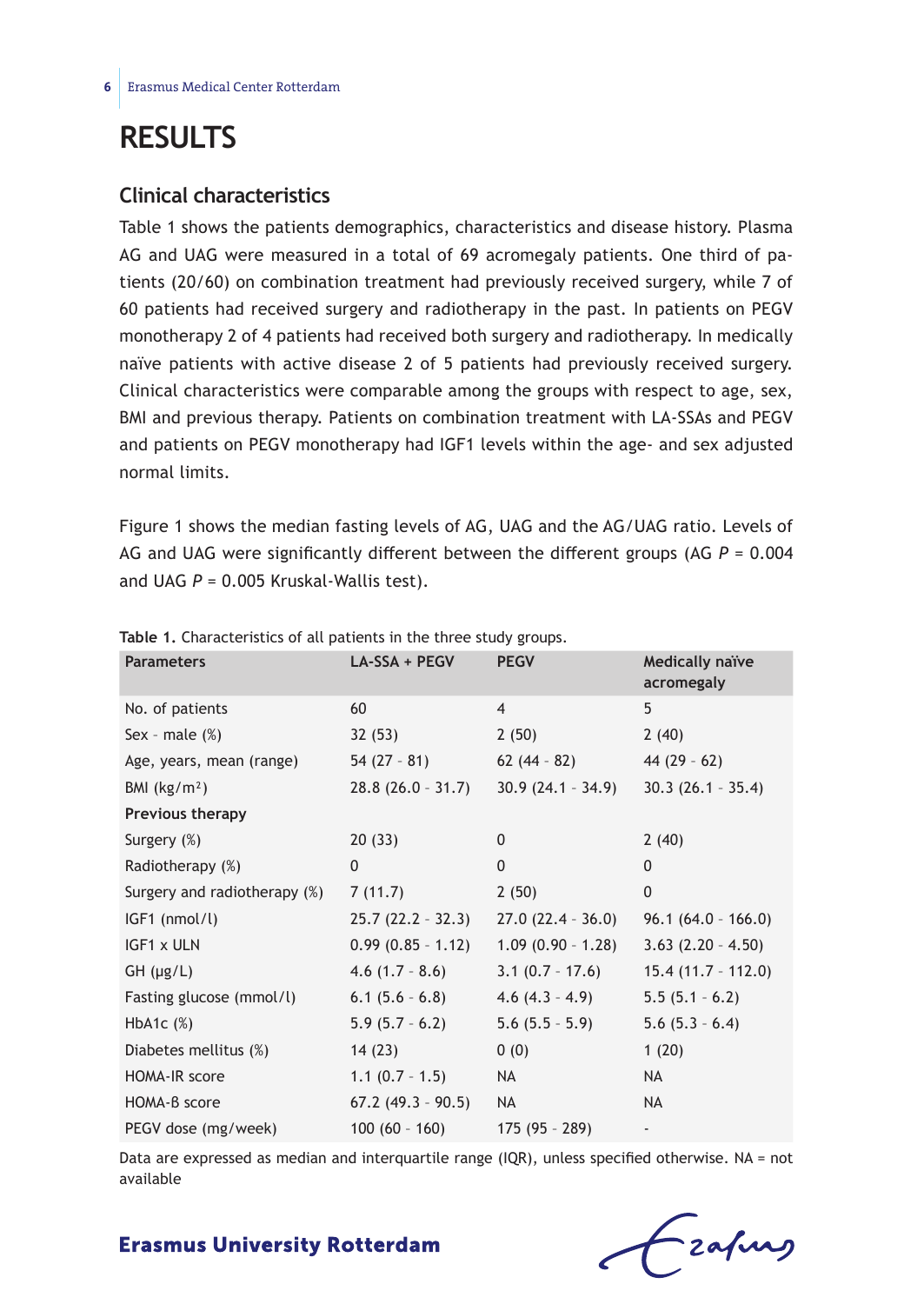Median (IQR) AG levels were significantly lower in patients using combination treatment compared with patients using PEGV monotherapy and with medically naïve patients, 8.5 (2.9 – 21.1) pg/ml versus 60.5 (58.8 – 77.4) pg/ml (*P* = 0.0002 Mann-Whitney U test) versus 24.0 (12.6 – 49.7) pg/ml (*P* = 0.03 Mann-Whitney U test).



**Figure 1.** Plasma acylated ghrelin (AG), plasma unacylated ghrelin (UAG) and acylated ghrelin/unacylated ghrelin (AG/UAG) ratio in acromegaly patients on combination treatment of LA-SSAs and PEGV (N=60), acromegaly patients on PEGV monotherapy (N=5), and medically naïve acromegaly patients (N=4). Data are expressed as median ± interquartile range (IQR).

- zafung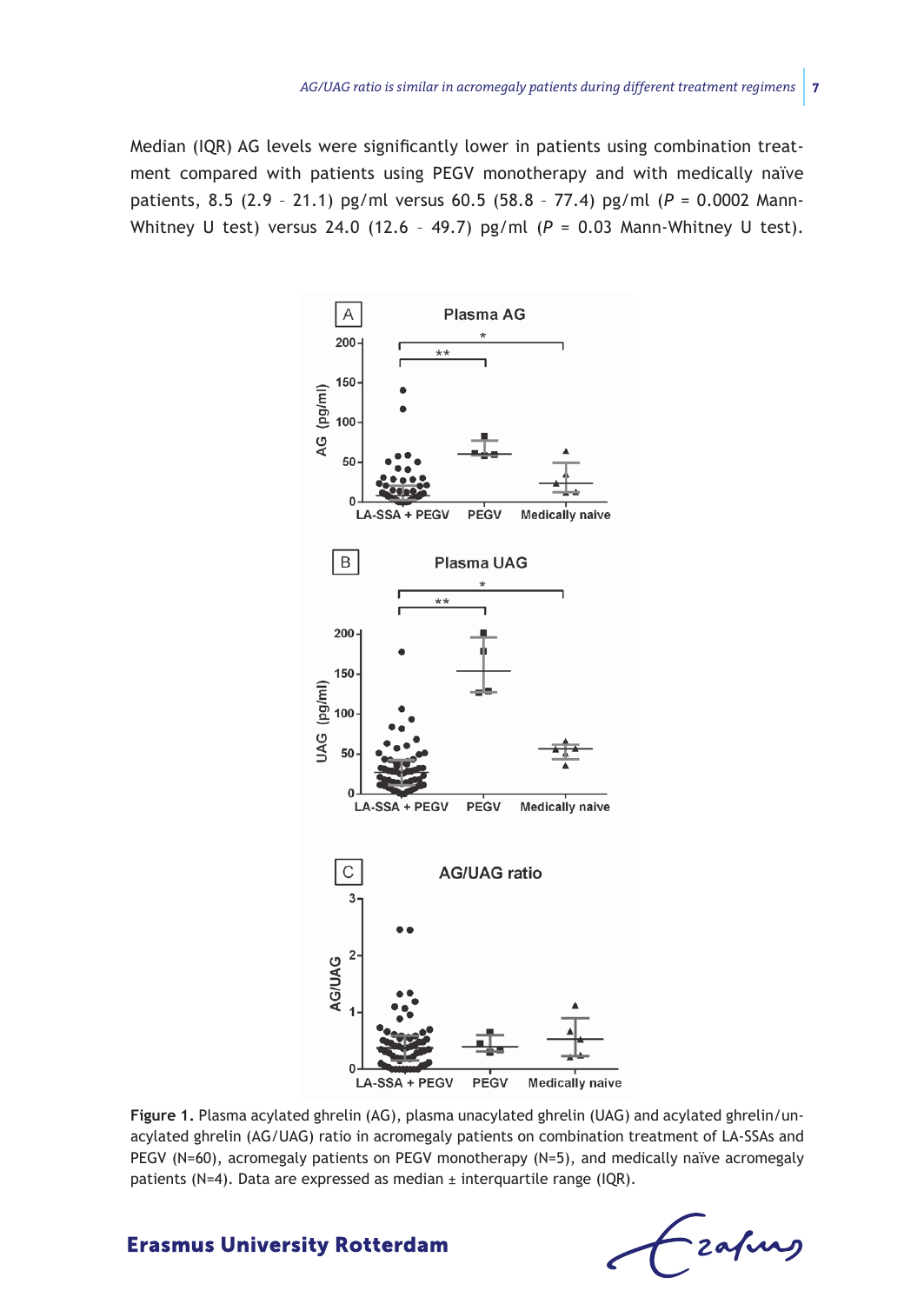#### **8** Erasmus Medical Center Rotterdam

There was no significant difference in AG between patients using PEGV and medically naïve patients (P = 0.25 Wilcoxon Signed Rank test).

Although UAG levels were higher than AG levels in all groups, they showed a similar pattern. Median (IQR) UAG levels were significantly lower during combination treatment compared with the other groups, 26.9 (11.2 - 42.1) pg/ml versus 127.3 (153.7 – 196.0) pg/ml (P = 0.0002 Mann-Whitney U test), versus 56.3 (43.3 – 61.5) pg/ml (*P* = 0.03 Mann-Whitney U test). Similar to AG, UAG levels were not different between patients using PEGV and medically naïve patients (*P* = 0.13 Wilcoxon Signed Rank test).

AG/UAG ratios were not significantly different between the groups ( $P = 0.65$ ). Median (IQR) AG/UAG ratio was  $0.38$  (0.16 - 0.59) in the combination group versus  $0.40$  (0.31) – 0.60) in the PEGV monotherapy group versus 0.53 (0.24 – 0.90) in medically naïve patients.

The highest AG level of 140.6 pg/ml was observed in a 55-year-old male patient with long-term controlled acromegaly with lanreotide Autogel 120 mg every 4 weeks and PEGV 100 mg per week. At the time of the blood withdrawal this patient had an IGF1 level of 1.17 times the ULN. His type 2 diabetes (HbA1c 6.9%) was well regulated with metformin and he received testosterone replacement due to hypogonadism.

In another patient, we observed the second highest AG level of 117.1 pg/ml and the highest observed UAG level of 177.5 pg/ml. This was a 27-year-old acromegaly patient who received a transsphenoidal hypophysectomy twice in the past. At the time of the blood withdrawal she was controlled with octreotide LAR every 4 weeks and PEGV 80 mg per week.

Concentrations of plasma AG (figure 1A) and UAG (figure 1B) were very low in the LA-SSA and PEGV combination treatment group. In 17 (28%) patients on combination treatment AG levels were undetectable, while in 4 (6.7%) patients UAG levels were undetectable.

We found no statistically significant relationship in acromegaly patients between plasma AG, UAG and AG/UAG ratios versus biochemical (GH, IGF1, HbA1c levels, HOMA-IR score, HOMA-B score and clinical parameters (age, sex, BMI, diabetes, previous surgery, previous radiotherapy, PEGV dose) among the groups. Although not significant, a negative correlation ( $r = -0.25$ ,  $P = 0.06$ ) was observed between previous surgery and UAG levels in patients on combination treatment.

Czafing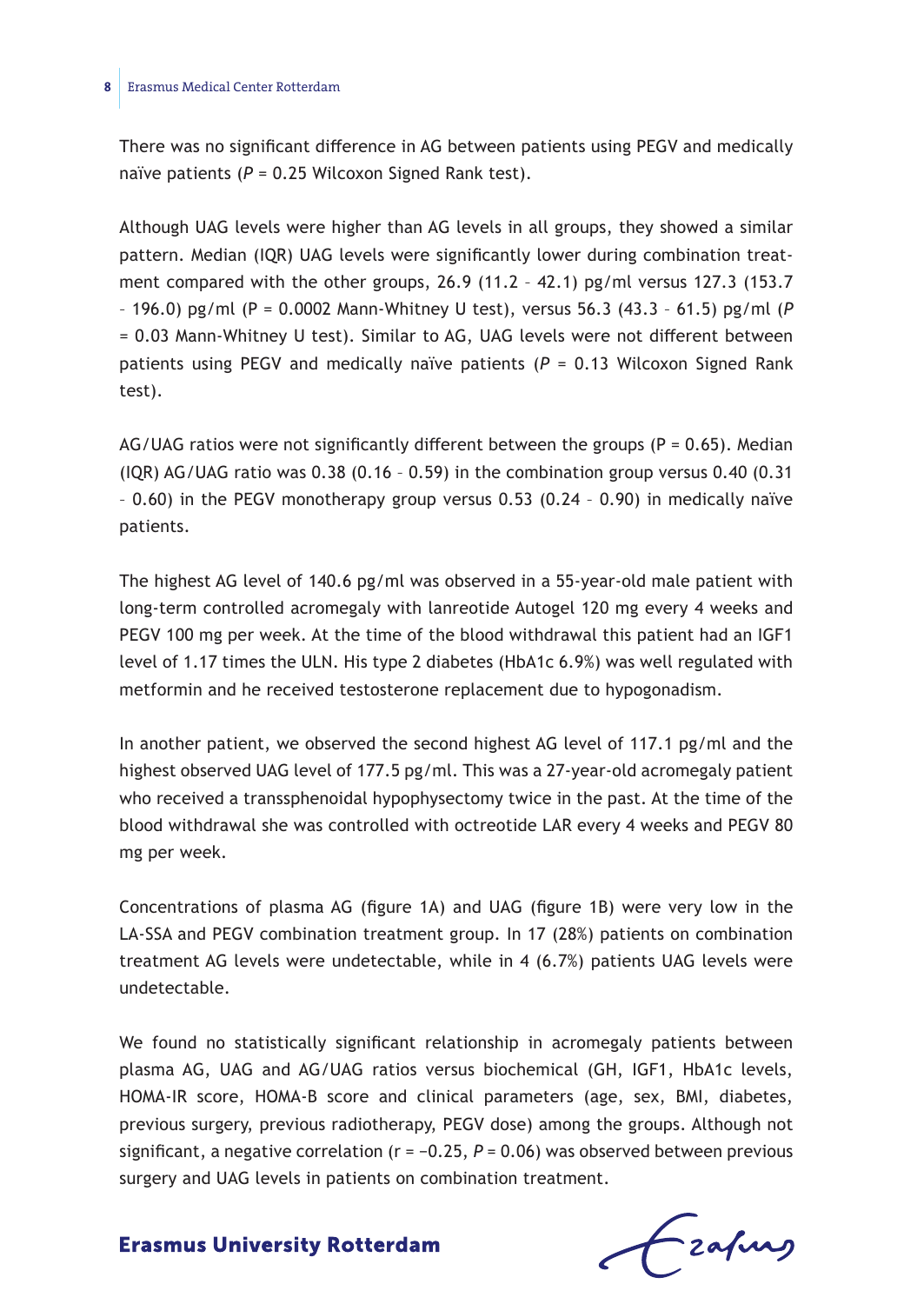# **Discussion**

Our main finding was that the AG/UAG ratio was not altered in acromegaly patients during different treatment regimens. AG and UAG levels were suppressed during combination treatment with LA-SSAs and PEGV, compared with patients using PEGV alone and with medically naïve active acromegaly. This is in line with literature on total ghrelin levels, although they lack information on the ratios between AG/UAG. It is questionable whether higher single AG and UAG levels have a physiological role during PEGV treatment and active disease if the ratios remain the same. Therefore, assessment of total ghrelin assessment is probably not clinically useful.

The AG/UAG ratio is probably more clinically relevant than measurement of total ghrelin. The main problem with previous studies examining ghrelin levels in acromegaly patients is the small number of samples assessed and the use of ghrelin assays that do not distinguish between acylated and unacylated ghrelin. Commercial radioimmunoassays (RIA) and one-site competitive ELISAs measure total human serum ghrelin by using labelled unacylated ghrelin as a tracer and a polyclonal antibody against the C-terminal end of human ghrelin. These assays overestimate ghrelin levels because they measure peptide fragments as well as full-length peptide. These fragments exist naturally in the circulation and lack the N-terminal region, but can also be artificially produced during the assay procedure. Two-site ELISAs use antibodies directed against both ends of the peptide, and are therefore highly specific and will only measure unfragmented ghrelin. Using their two-site sandwich ELISA as a comparison, Akamizu *et al* have demonstrated that about 40-60% of the total ghrelin measured by RIA is likely fragmented (38). This was further confirmed by Prudom *et al* who showed that their two-site sandwich-ELISAs for AG and UAG provided greater specificity (39). They found that dynamic changes in acyl-ghrelin were dampened and less visible in the RIAs. AG has a short half-life and in circulation it is rapidly degraded into UAG. For this reason, blocking deacylation is crucial for reliable measurements of AG and UAG (34, 37).

The observation of low AG and UAG levels during combination treatment of LA-SSA and PEGV suggests that this effect is caused by the somatostatin analogues. This finding is in line with previous studies showing that LA-SSAs suppress ghrelin levels in acromegaly patients (29, 31). Freda *et al* evaluated fasting- and serum ghrelin levels after an oral glucose tolerance test in patients with active acromegaly at baseline and after either surgery or administration of LA-SSAs. They observed that fasting total ghrelin levels were higher in patients after surgery, but fell significantly after treatment with LA-SSAs. They suggested that the postoperative lowering of insulin levels

Czafurz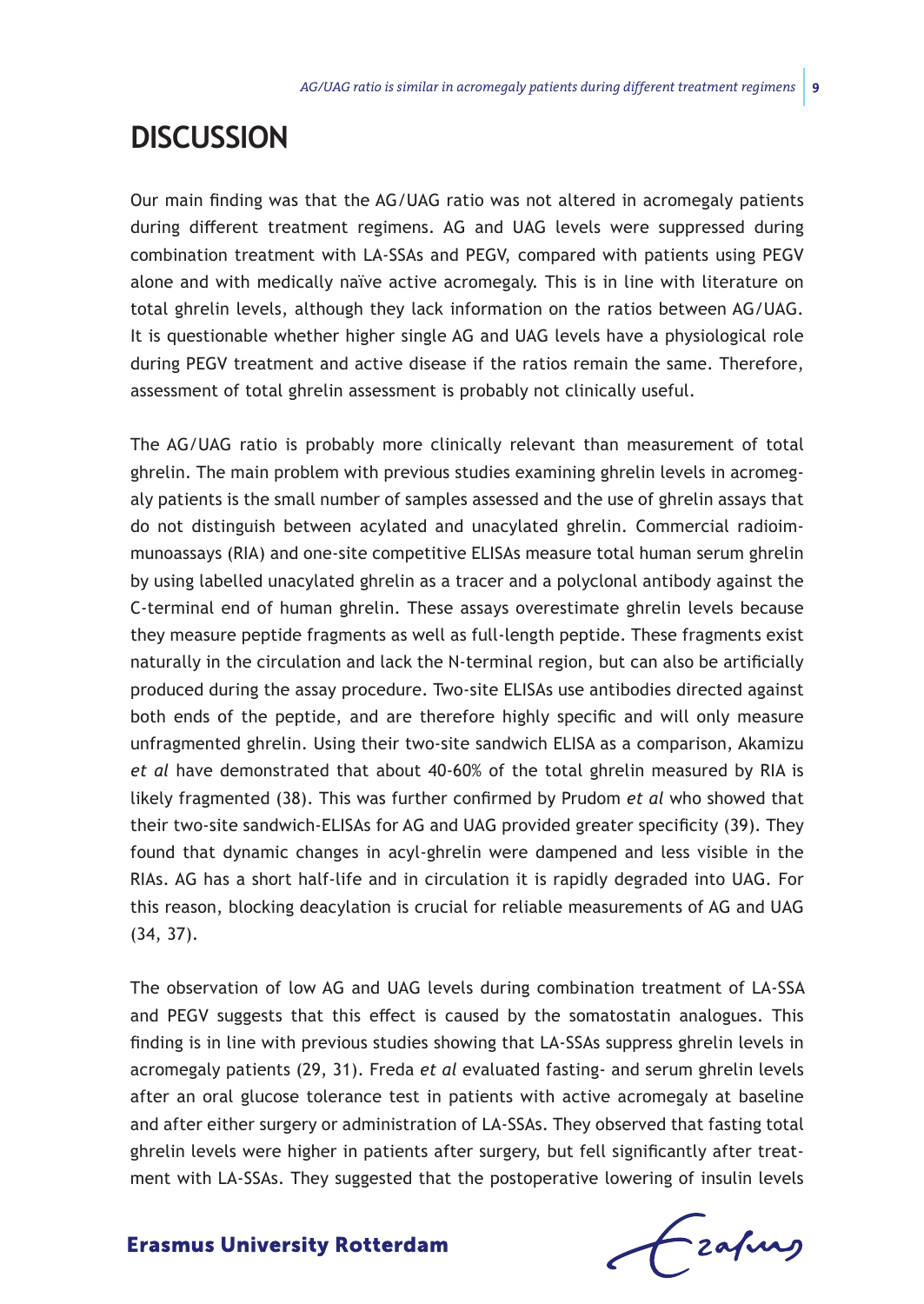and improved insulin sensitivity may have contributed to the postoperative rise of ghrelin levels (29). Another report has also suggested that acromegaly patients with greater insulin resistance have lower total ghrelin levels (28). Several studies have indicated that hyperinsulinemia inhibits AG and UAG secretion, conversely AG itself inhibits insulin secretion (14, 40-42). However, we could only assess insulin levels in the combination group and, therefore, cannot draw any conclusions on the difference in insulin sensitivity between the groups.

The observation of higher AG and UAG levels in patients using PEGV suggests that PEGV itself can stimulate AG and UAG. Roemmler *et al* showed that acromegaly patients using PEGV treatment had higher total ghrelin levels compared with healthy controls, patients with active acromegaly and inactive acromegaly (33). This finding suggests that treatment with PEGV might disrupt the feedback loop of ghrelin and GH, leading to elevated ghrelin levels. The ghrelin receptor (GHSR1a) is expressed in normal pituitary and somatotroph adenomas (43). GH administration has been shown to suppress total ghrelin levels in GH deficient patients (44). In rodents, GH administration in cultured stomach tissue reduced total ghrelin secretion, whereas hypophysectomy increased ghrelin levels (45-47). These results support the notion that GH exerts a negative feedback action on ghrelin secretion. Although there are no studies evaluating the direct effect of pegvisomant on ghrelin secretion, these data indirectly suggest that blockade of the GH receptor with pegvisomant leads to a positive feedback action on ghrelin secretion.

In patients using combination treatment median plasma AG levels were 8.5 pg/ml (range 0-140.6 pg/ml) and median UAG levels  $26.9$  pg/ml (0-177.5 pg/ml). This is considerably lower than levels that have been observed in healthy controls, measured using equivalent two-site sandwich assays and stabilized with AEBSF. Adrichem *et al* found median plasma AG levels of 57.2 pg/ml (range 10–273 pg/ml) and median plasma UAG levels of 64.9 pg/ml (range 8–331pg/ml) in 28 healthy controls, while Liu *et al* reported AG levels ranging from 43-366 pg/ml in four healthy volunteers (35, 48).

AG and UAG exert distinct effects on glucose homeostasis and insulin sensitivity. AG has diabetogenic actions, it induces insulin resistance and reduces insulin secretion. However, UAG displays antidiabetogenic actions (13-19). UAG alone or in combination with AG improves insulin sensitivity through the suppression of AG levels in obese subjects with type 2 diabetes (9). Studies have shown that insulin resistant obese subjects have an elevated AG/UAG ratio compared to insulin sensitive obese subjects (13, 24, 25), which can be explained by a relative UAG deficiency in obese subjects (23). Conversely, low AG/UAG ratios are associated with an improved metabolic state (21).

frafing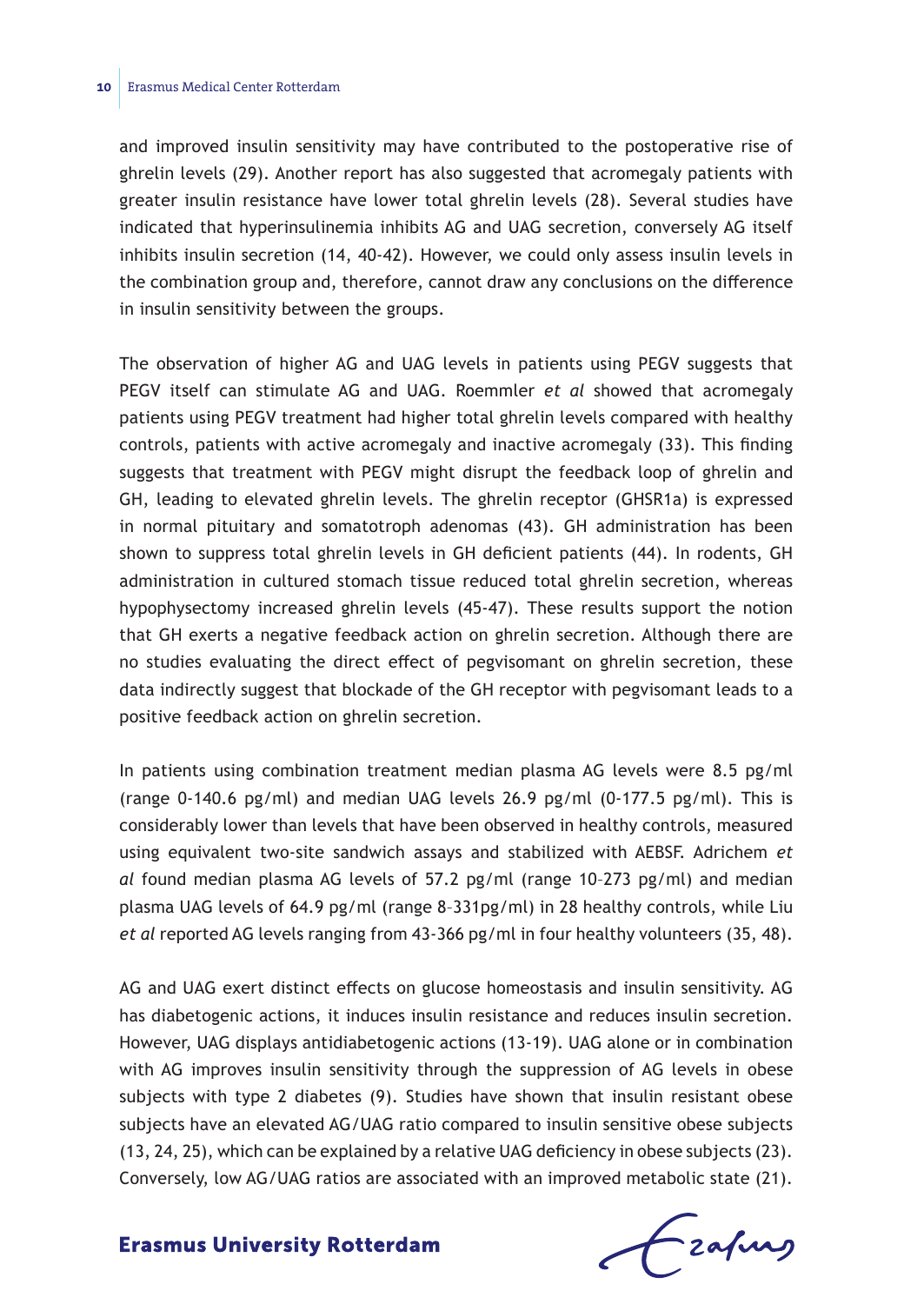Prader-Willi syndrome is characterized by distinct nutritional phenotypes, from anorexia in infancy to hyperphagia and obesity in childhood (26). Recently, it was revealed that although total hyperghrelinemia was observed at all ages throughout life in PWS, the AG/UAG ratio changed over time driving opposite phenotypes. While the AG/UAG ratio was low during infancy it switched to a high AG/UAG ratio at later life (20, 22).

These data illustrate that AG and UAG have opposing actions, and that the AG/UAG ratio yields more physiological importance than measurement of absolute levels of AG and UAG. Although our patients on combination therapy had lower AG and UAG levels, the AG/UAG ratio was similar between all groups, this suggests that treatment with LA-SSAs and PEGV does not alter the relation of AG with respect to UAG.

In summary, the plasma AG/UAG ratio is not altered in acromegaly patients during medical treatment. Absolute levels of individual assessments of AG and UAG, however, were lower than observed during the assessment of total ghrelin levels. Assessment of the AG/UAG ratio is more clinically relevant, because it is a better reflection of the physiological bioactive state of ghrelin than measurement of total ghrelin. Therefore, we recommend assessment of AG and UAG separately and calculation of the AG/UAG ratio.

# *Declaration of interest*

A. Muhammad received a research grant and a speaker fee from Novartis Pharma. A.J. van der Lely is a consultant for Novartis Pharma, Pfizer International, Alizé Pharma and received grants from Novartis Pharma, Ipsen Pharma International and Pfizer International. S. Neggers received research and speakers' fee grants from Ipsen Pharma International, Novartis Pharma, and Pfizer International. P.J. Delhanty, M. Huisman and J. A. Visser have nothing to declare.

# *Funding*

This research did not receive any specific grant from any funding agency in the public, commercial or non-profit sector.

# *Author contributions*

*Conception and design:* All authors *Collection and assembly of data:* Ammar Muhammad *Data analysis and interpretation:* All authors *Manuscript writing:* All authors *Final approval of manuscript:* All authors

**Erasmus University Rotterdam** 

- zafurs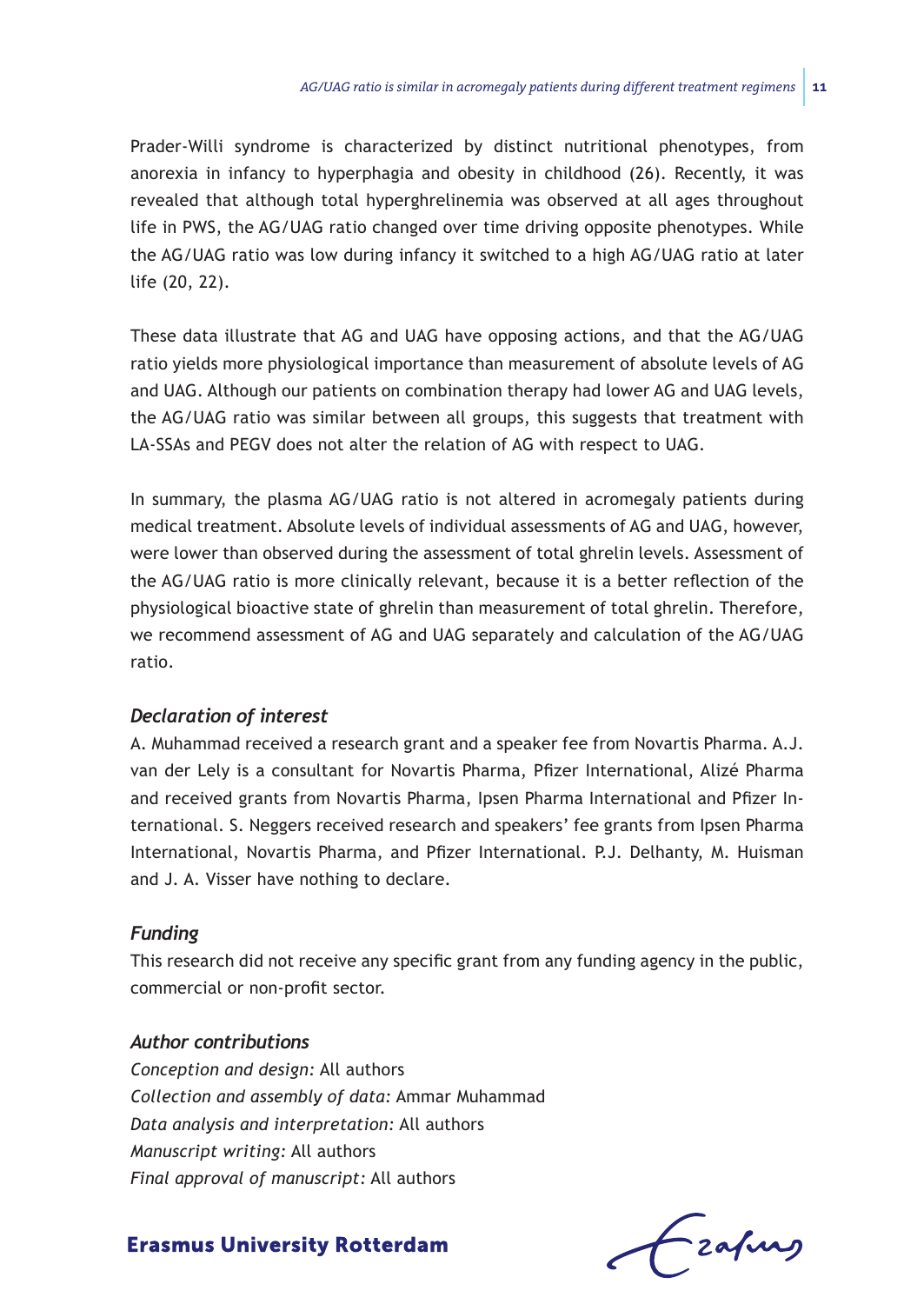# *Acknowledgements*

The authors gratefully acknowledge the endocrine nurses at the Erasmus MC hospital for their excellent assistance with the collection of blood samples, and the study participants for their participation.

Czahny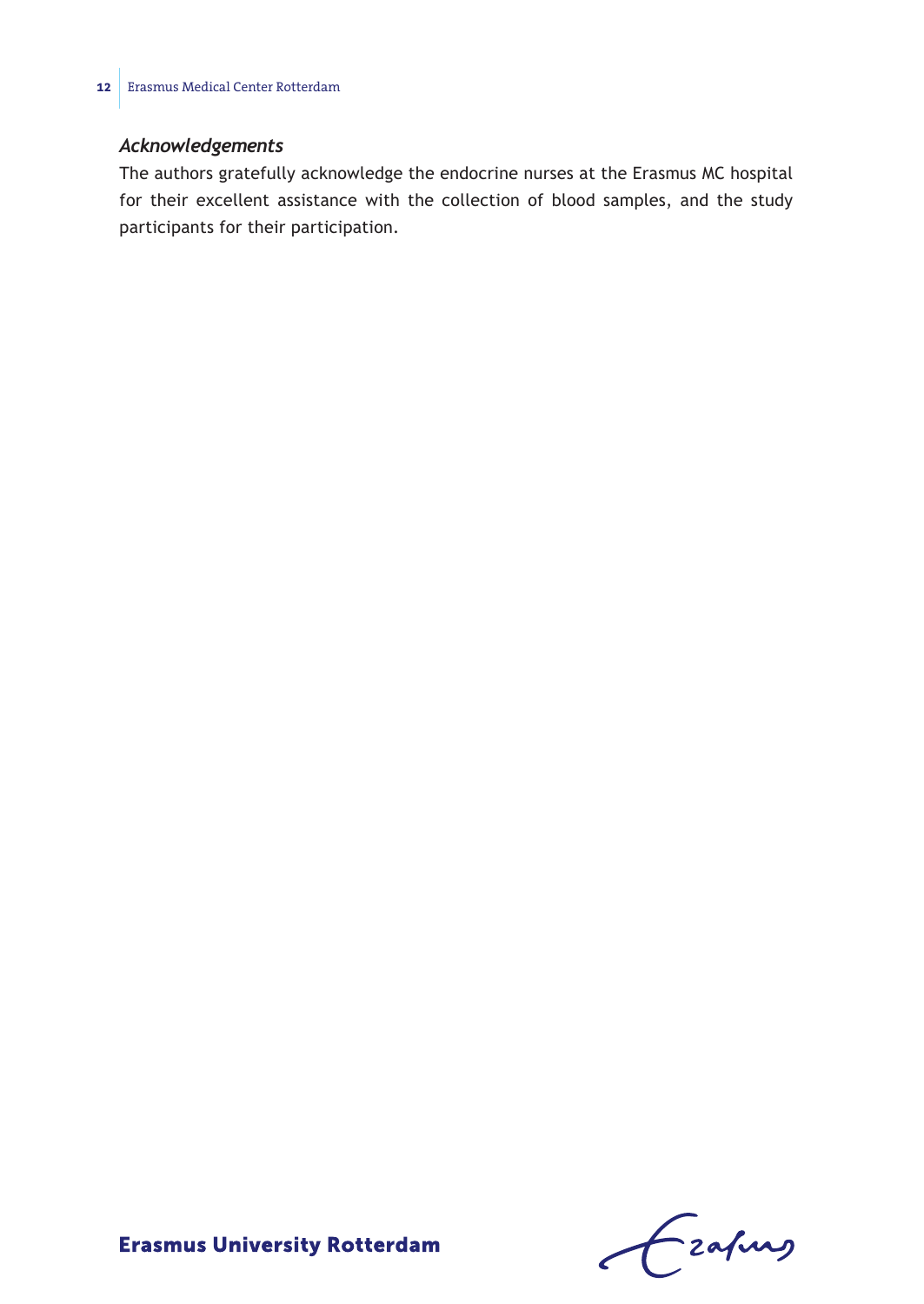# **References**

- 1. **Date Y, Kojima M, Hosoda H, Sawaguchi A, Mondal MS, Suganuma T, Matsukura S, Kangawa K, Nakazato M.** Ghrelin, a novel growth hormone-releasing acylated peptide, is synthesized in a distinct endocrine cell type in the gastrointestinal tracts of rats and humans. *Endocrinology.* 2000;141:4255-4261.
- 2. **Kojima M, Hosoda H, Date Y, Nakazato M, Matsuo H, Kangawa K.** Ghrelin is a growthhormone-releasing acylated peptide from stomach. *Nature.* 1999;402:656-660.
- 3. **Tong J, Dave N, Mugundu GM, Davis HW, Gaylinn BD, Thorner MO, Tschop MH, D'Alessio D, Desai PB.** The pharmacokinetics of acyl, des-acyl, and total ghrelin in healthy human subjects. *European journal of endocrinology / European Federation of Endocrine Societies.* 2013;168:821-828.
- 4. **Date Y, Nakazato M, Hashiguchi S, Dezaki K, Mondal MS, Hosoda H, Kojima M, Kangawa K, Arima T, Matsuo H, Yada T, Matsukura S.** Ghrelin is present in pancreatic alpha-cells of humans and rats and stimulates insulin secretion. *Diabetes.* 2002;51:124-129.
- 5. **Gutierrez JA, Solenberg PJ, Perkins DR, Willency JA, Knierman MD, Jin Z, Witcher DR, Luo S, Onyia JE, Hale JE.** Ghrelin octanoylation mediated by an orphan lipid transferase. *Proceedings of the National Academy of Sciences of the United States of America.* 2008; 105:6320-6325.
- 6. **Lutter M, Sakata I, Osborne-Lawrence S, Rovinsky SA, Anderson JG, Jung S, Birnbaum S, Yanagisawa M, Elmquist JK, Nestler EJ, Zigman JM.** The orexigenic hormone ghrelin defends against depressive symptoms of chronic stress. *Nature neuroscience.* 2008;11: 752-753.
- 7. **Masuda Y, Tanaka T, Inomata N, Ohnuma N, Tanaka S, Itoh Z, Hosoda H, Kojima M, Kangawa K.** Ghrelin stimulates gastric acid secretion and motility in rats. *Biochemical and biophysical research communications.* 2000;276:905-908.
- 8. **Muccioli G, Broglio F, Valetto MR, Ghe C, Catapano F, Graziani A, Papotti M, Bisi G, Deghenghi R, Ghigo E.** Growth hormone-releasing peptides and the cardiovascular system. *Annales d'endocrinologie.* 2000;61:27-31.
- 9. **Ozcan B, Neggers SJ, Miller AR, Yang HC, Lucaites V, Abribat T, Allas S, Huisman M, Visser JA, Themmen AP, Sijbrands E, Delhanty P, Van der Lely AJ.** Does des-acyl ghrelin improve glycemic control in obese diabetic subjects by decreasing acylated ghrelin levels? *European journal of endocrinology / European Federation of Endocrine Societies.* 2013;
- 10. **Reed JA, Benoit SC, Pfluger PT, Tschop MH, D'Alessio DA, Seeley RJ.** Mice with chronically increased circulating ghrelin develop age-related glucose intolerance. *American journal of physiology. Endocrinology and metabolism.* 2008;294:E752-760.
- 11. **Yang J, Brown MS, Liang G, Grishin NV, Goldstein JL.** Identification of the acyltransferase that octanoylates ghrelin, an appetite-stimulating peptide hormone. *Cell.* 2008;132: 387-396.
- 12. **Delhanty PJ, Neggers SJ, van der Lely AJ.** Des-acyl ghrelin: a metabolically active peptide. *Endocrine development.* 2013;25:112-121.
- 13. **Barazzoni R, Zanetti M, Ferreira C, Vinci P, Pirulli A, Mucci M, Dore F, Fonda M, Ciocchi B, Cattin L, Guarnieri G.** Relationships between desacylated and acylated ghrelin and insulin sensitivity in the metabolic syndrome. *The Journal of clinical endocrinology and metabolism.* 2007;92:3935-3940.

Czapus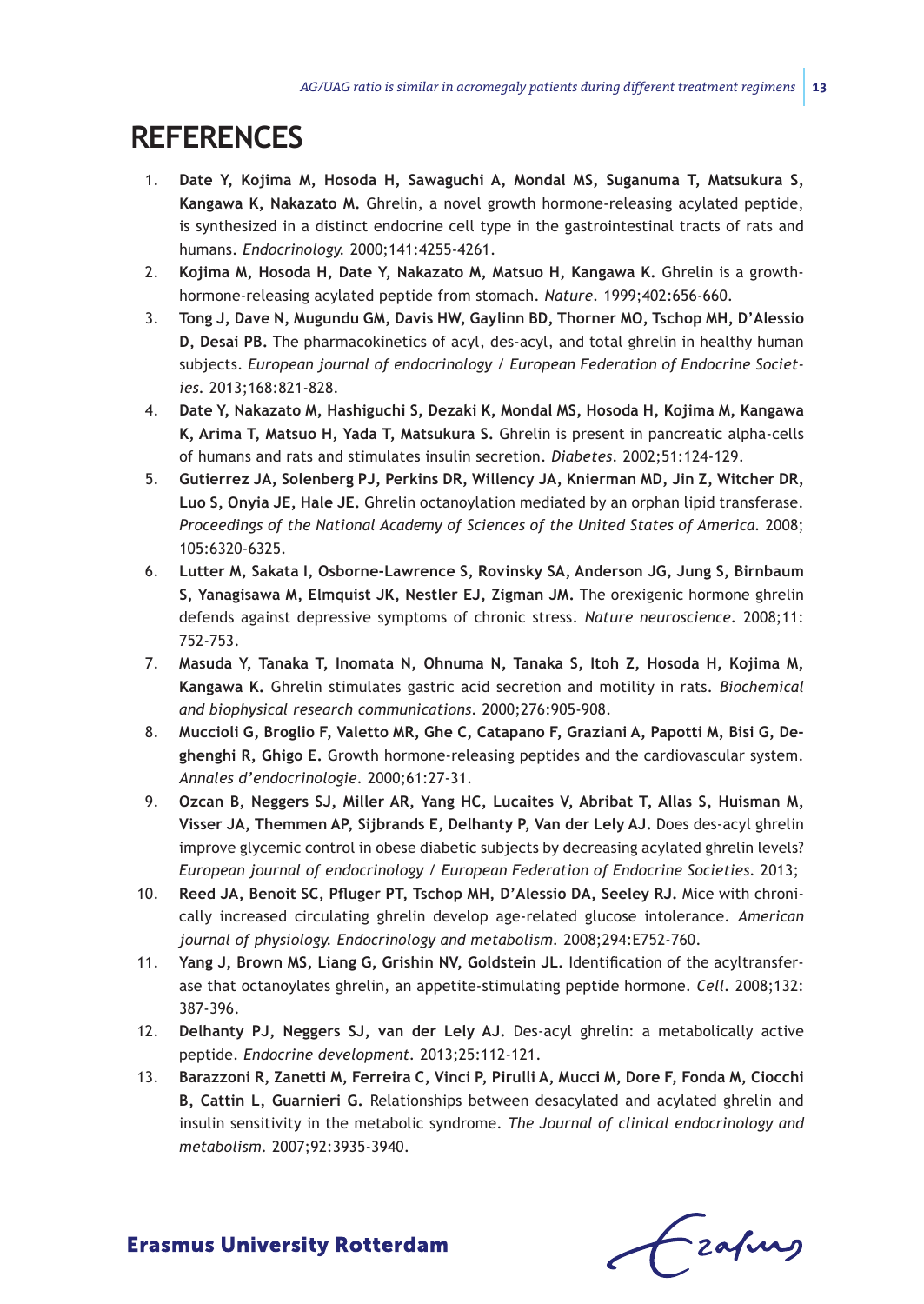#### **14** Erasmus Medical Center Rotterdam

- 14. **Broglio F, Koetsveld Pv P, Benso A, Gottero C, Prodam F, Papotti M, Muccioli G, Gauna C, Hofland L, Deghenghi R, Arvat E, Van Der Lely AJ, Ghigo E.** Ghrelin secretion is inhibited by either somatostatin or cortistatin in humans. *The Journal of clinical endocrinology and metabolism.* 2002;87:4829-4832.
- 15. **Gauna C, Meyler FM, Janssen JA, Delhanty PJ, Abribat T, van Koetsveld P, Hofland LJ, Broglio F, Ghigo E, van der Lely AJ.** Administration of acylated ghrelin reduces insulin sensitivity, whereas the combination of acylated plus unacylated ghrelin strongly improves insulin sensitivity. *The Journal of clinical endocrinology and metabolism.* 2004; 89:5035-5042.
- 16. **Kiewiet RM, van Aken MO, van der Weerd K, Uitterlinden P, Themmen AP, Hofland LJ, de Rijke YB, Delhanty PJ, Ghigo E, Abribat T, van der Lely AJ.** Effects of acute administration of acylated and unacylated ghrelin on glucose and insulin concentrations in morbidly obese subjects without overt diabetes. *European journal of endocrinology / European Federation of Endocrine Societies.* 2009;161:567-573.
- 17. **Vestergaard ET, Djurhuus CB, Gjedsted J, Nielsen S, Moller N, Holst JJ, Jorgensen JO, Schmitz O.** Acute effects of ghrelin administration on glucose and lipid metabolism. *The Journal of clinical endocrinology and metabolism.* 2008;93:438-444.
- 18. **Vestergaard ET, Gormsen LC, Jessen N, Lund S, Hansen TK, Moller N, Jorgensen JO.** Ghrelin infusion in humans induces acute insulin resistance and lipolysis independent of growth hormone signaling. *Diabetes.* 2008;57:3205-3210.
- 19. **Vestergaard ET, Hansen TK, Gormsen LC, Jakobsen P, Moller N, Christiansen JS, Jorgensen JO.** Constant intravenous ghrelin infusion in healthy young men: clinical pharmacokinetics and metabolic effects. *American journal of physiology. Endocrinology and metabolism.* 2007;292:E1829-1836.
- 20. **Beauloye V, Diene G, Kuppens R, Zech F, Winandy C, Molinas C, Faye S, Kieffer I, Beckers D, Nergardh R, Hauffa B, Derycke C, Delhanty P, Hokken-Koelega A, Tauber M.** High unacylated ghrelin levels support the concept of anorexia in infants with prader-willi syndrome. *Orphanet journal of rare diseases.* 2016;11:56.
- 21. **Cederberg H, Rajala U, Koivisto VM, Jokelainen J, Surcel HM, Keinanen-Kiukaanniemi S, Laakso M.** Unacylated ghrelin is associated with changes in body composition and body fat distribution during long-term exercise intervention. *European journal of endocrinology / European Federation of Endocrine Societies.* 2011;165:243-248.
- 22. **Kuppens RJ, Diene G, Bakker NE, Molinas C, Faye S, Nicolino M, Bernoux D, Delhanty PJ, van der Lely AJ, Allas S, Julien M, Delale T, Tauber M, Hokken-Koelega AC.** Elevated ratio of acylated to unacylated ghrelin in children and young adults with Prader-Willi syndrome. *Endocrine.* 2015;50:633-642.
- 23. **Pacifico L, Poggiogalle E, Costantino F, Anania C, Ferraro F, Chiarelli F, Chiesa C.** Acylated and nonacylated ghrelin levels and their associations with insulin resistance in obese and normal weight children with metabolic syndrome. *European journal of endocrinology / European Federation of Endocrine Societies.* 2009;161:861-870.
- 24. **Rodriguez A, Gomez-Ambrosi J, Catalan V, Becerril S, Sainz N, Gil MJ, Silva C, Salvador J, Barba J, Colina I, Fruhbeck G.** Association of plasma acylated ghrelin with blood pressure and left ventricular mass in patients with metabolic syndrome. *Journal of hypertension.* 2010;28:560-567.
- 25. **St-Pierre DH, Karelis AD, Coderre L, Malita F, Fontaine J, Mignault D, Brochu M, Bastard JP, Cianflone K, Doucet E, Imbeault P, Rabasa-Lhoret R.** Association of acylated

Fraques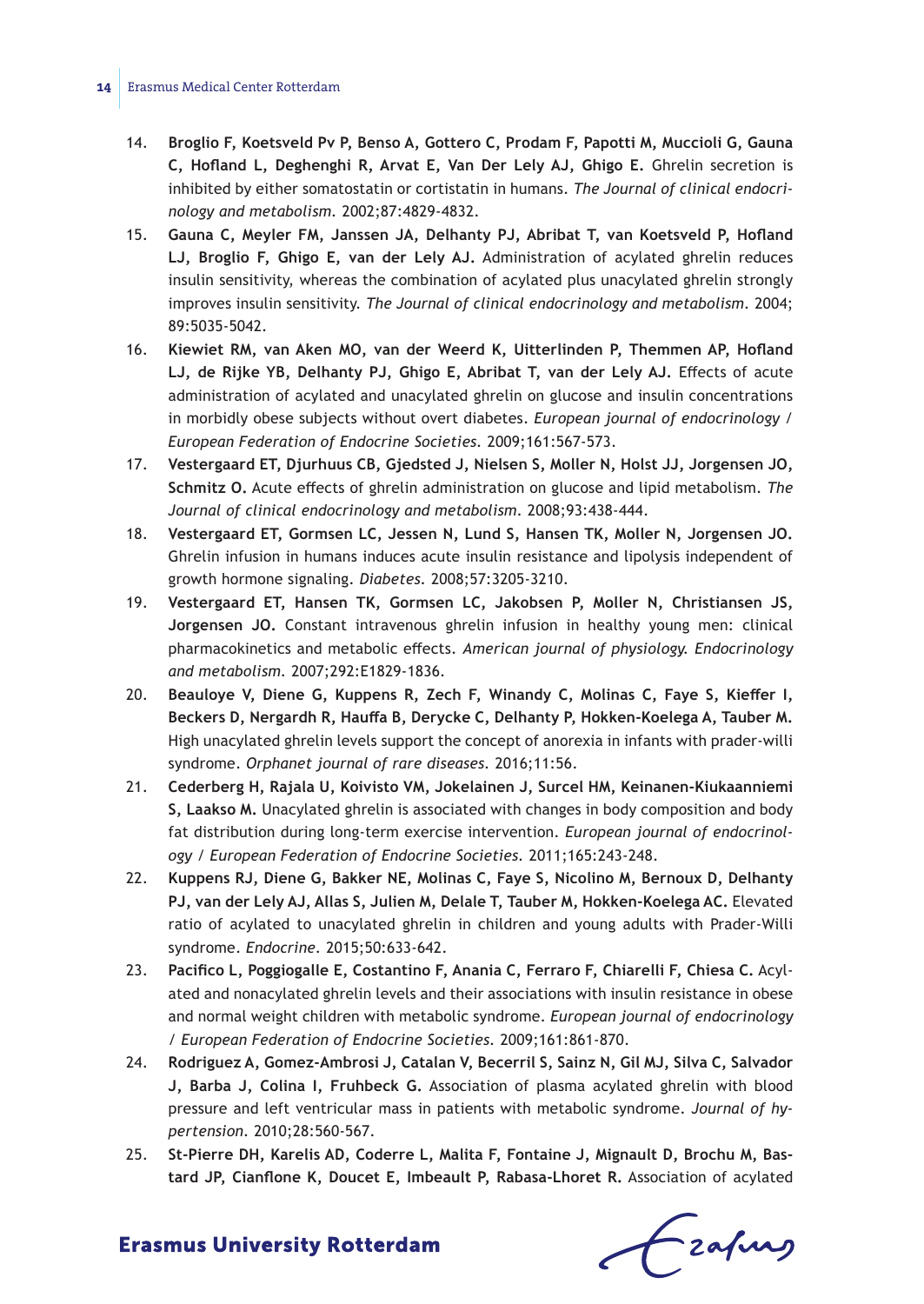and nonacylated ghrelin with insulin sensitivity in overweight and obese postmenopausal women. *The Journal of clinical endocrinology and metabolism.* 2007;92:264-269.

- 26. **Miller JL, Lynn CH, Driscoll DC, Goldstone AP, Gold JA, Kimonis V, Dykens E, Butler MG, Shuster JJ, Driscoll DJ.** Nutritional phases in Prader-Willi syndrome. *American journal of medical genetics. Part A.* 2011;155A:1040-1049.
- 27. **Furiya Y, Tomiyama T, Izumi T, Ohba N, Ueno S.** Rivastigmine Improves Appetite by Increasing the Plasma Acyl/Des-Acyl Ghrelin Ratio and Cortisol in Alzheimer Disease. *Dement Geriatr Cogn Dis Extra.* 2018;8:77-84.
- 28. **Cappiello V, Ronchi C, Morpurgo PS, Epaminonda P, Arosio M, Beck-Peccoz P, Spada A.** Circulating ghrelin levels in basal conditions and during glucose tolerance test in acromegalic patients. *European journal of endocrinology / European Federation of Endocrine Societies.* 2002;147:189-194.
- 29. **Freda PU, Reyes CM, Conwell IM, Sundeen RE, Wardlaw SL.** Serum ghrelin levels in acromegaly: effects of surgical and long-acting octreotide therapy. *The Journal of clinical endocrinology and metabolism.* 2003;88:2037-2044.
- 30. **Kozakowski J, Rabijewski M, Zgliczynski W.** [Lowered ghrelin levels in acromegalynormalization after treatment]. *Endokrynologia Polska.* 2006;56:862-870.
- 31. **Norrelund H, Hansen TK, Orskov H, Hosoda H, Kojima M, Kangawa K, Weeke J, Moller N, Christiansen JS, Jorgensen JO.** Ghrelin immunoreactivity in human plasma is suppressed by somatostatin. *Clinical endocrinology.* 2002;57:539-546.
- 32. **Wasko R, Jaskula M, Komarowska H, Zamyslowska H, Sowinski J, Waligorska-Stachura J.** Ghrelin concentrations in acromegalic patients in relation to the administered therapy. *Neuro endocrinology letters.* 2006;27:162-168.
- 33. **Roemmler J, Otto B, Arafat AM, Bidlingmaier M, Schopohl J.** Influence of pegvisomant on serum ghrelin and leptin levels in acromegalic patients. *European journal of endocrinology / European Federation of Endocrine Societies.* 2010;163:727-734.
- 34. **Delhanty PJ, Huisman M, Julien M, Mouchain K, Brune P, Themmen AP, Abribat T, van der Lely AJ.** The acylated (AG) to unacylated (UAG) ghrelin ratio in esterase inhibitor-treated blood is higher than previously described. *Clinical endocrinology.* 2015; 82:142-146.
- 35. **van Adrichem RC, van der Lely AJ, Huisman M, Kramer P, Feelders RA, Delhanty PJ, de Herder WW.** Plasma acylated and plasma unacylated ghrelin: useful new biomarkers in patients with neuroendocrine tumors? *Endocrine connections.* 2016;5:143-151.
- 36. **Manolopoulou J, Alami Y, Petersenn S, Schopohl J, Wu Z, Strasburger CJ, Bidlingmaier M.** Automated 22-kD growth hormone-specific assay without interference from Pegvisomant. *Clinical chemistry.* 2012;58:1446-1456.
- 37. **Blatnik M, Soderstrom CI.** A practical guide for the stabilization of acylghrelin in human blood collections. *Clinical endocrinology.* 2011;74:325-331.
- 38. **Akamizu T, Shinomiya T, Irako T, Fukunaga M, Nakai Y, Nakai Y, Kangawa K.** Separate measurement of plasma levels of acylated and desacyl ghrelin in healthy subjects using a new direct ELISA assay. *The Journal of clinical endocrinology and metabolism.* 2005;90: 6-9.
- 39. **Prudom C, Liu J, Patrie J, Gaylinn BD, Foster-Schubert KE, Cummings DE, Thorner MO, Geysen HM.** Comparison of competitive radioimmunoassays and two-site sandwich assays for the measurement and interpretation of plasma ghrelin levels. *The Journal of clinical endocrinology and metabolism.* 2010;95:2351-2358.

Frahing